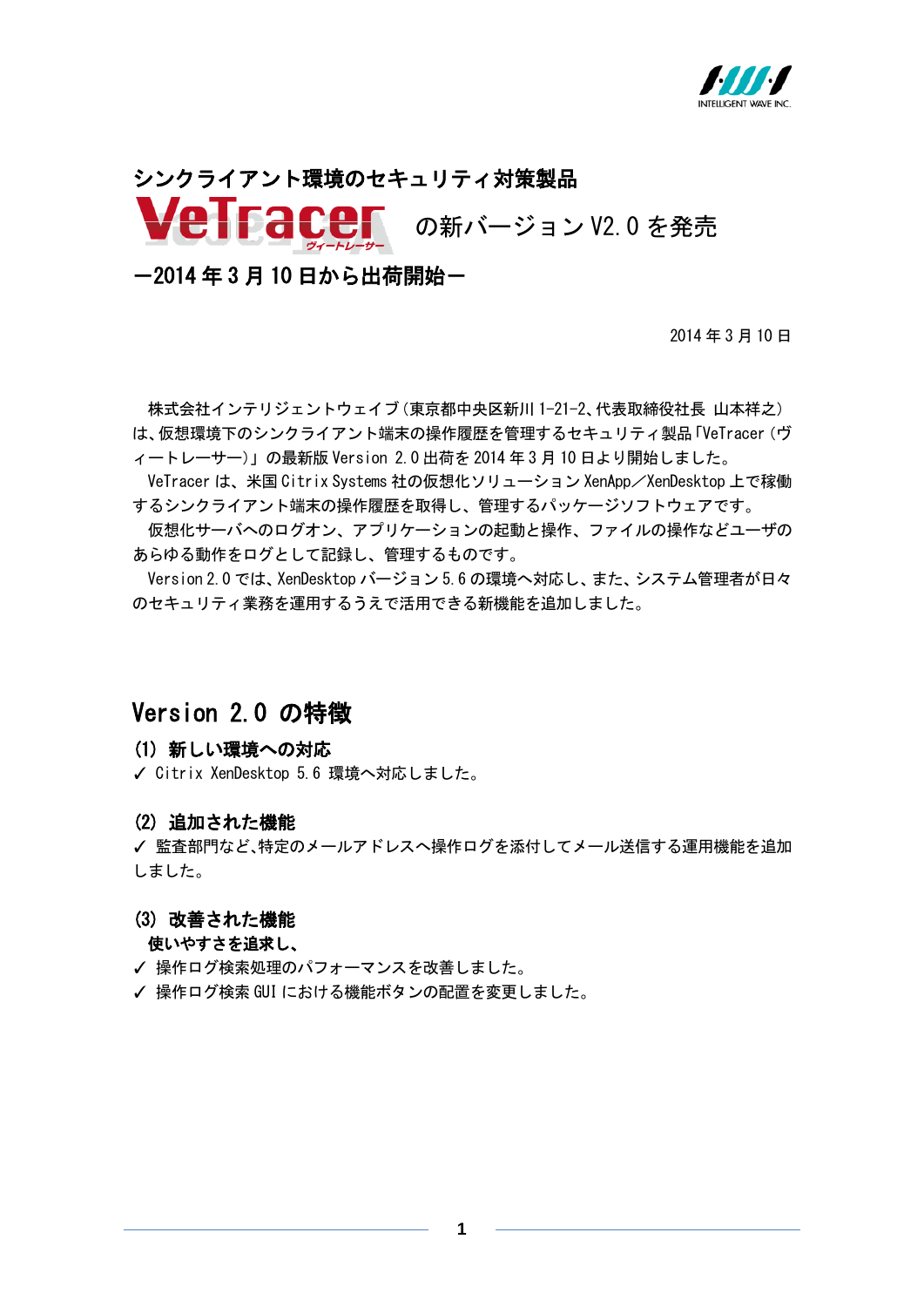

## VeTracer の基本機能

- 仮想環境下の操作をロギング(いつ、どこで、誰が、何を、どうした)
- 使いやすい Web 画面で「人」の操作を追跡
- 操作ログの CSV ファイル自動生成
- 稼働異常発生時は管理者へ自動通知

■ CWAT 警告ログ(※1)を取り込み、FAT 端末と仮想環境の操作を統合追跡

## VeTracer 2.0 稼働条件

◆VeTracer 管理マネージャ稼働条件

| 対応 0S       | · Microsoft Windows Server 2008 R2 Standard/Enterprise SP1 x64 |
|-------------|----------------------------------------------------------------|
| 所属ドメイン      | ・ VeTracer 管理サーバは XenApp サーバと同じ Windows ドメインに参加していること          |
| <b>DBMS</b> | · Microsoft SQL Server 2008 R2 Standard/Enterprise 64bit       |
|             | Microsoft SQL Server 2012 Standard/Enterprise 64bit            |
| ミドルウェア      | . NET Framework 4.0 Full                                       |
|             | . NET Framework 4.0 Full Language Pack Japanese                |
|             | · Microsoft Visual C++ 2010 Redistributable Package            |
|             | $\cdot$ Microsoft Internet Information Server 7.5 (IIS)        |
| 最低スペック      | ・ CPU:OS に準ずる                                                  |
|             | ・ メモリ:2GB                                                      |
|             | ・ コンポーネントインストールドライブ 空き容量 : 2GB                                 |
| 対応言語        | ・ 日本語                                                          |

#### ◆VeTracer 監視エージェント稼働条件

| $\ll$ XenApp $\gg$ |                                                                  |
|--------------------|------------------------------------------------------------------|
| 対応仮想化製品            | · Citrix XenApp 6.5 Platinum/Enterprise                          |
|                    | · Citrix XenApp 5.0 Platinum/Enterprise                          |
| 対応 0S              | <xenapp 6.5="" の場合=""></xenapp>                                  |
|                    | · Microsoft Windows Server 2008 R2 Standard/Enterprise SP1       |
|                    | <xenapp 5.0="" の場合=""></xenapp>                                  |
|                    | · Microsoft Windows Server 2003 R2 Standard/Enterprise 32bit SP2 |
|                    | · Microsoft Windows Server 2008 Standard/Enterprise 32bit SP2    |
| ミドルウェア             | $\cdot$ NET Framework 4.0 Full                                   |
|                    | . NET Framework 4.0 Full Language Pack Japanese                  |
|                    | · Microsoft Visual C++ 2010 Redistributable Package              |
|                    | <os 2003="" r2="" server="" がwindows="" の場合=""></os>             |
|                    | · Windows Imaging Component                                      |
|                    | Windows Installer 3.1 for Windows Server 2003 SP1                |
| 最低スペック             | ・ CPU:OS に準ずる                                                    |
|                    | ・ メモリ:2GB                                                        |
|                    | ・ コンポーネントインストールドライブ 空き容量 : 2GB                                   |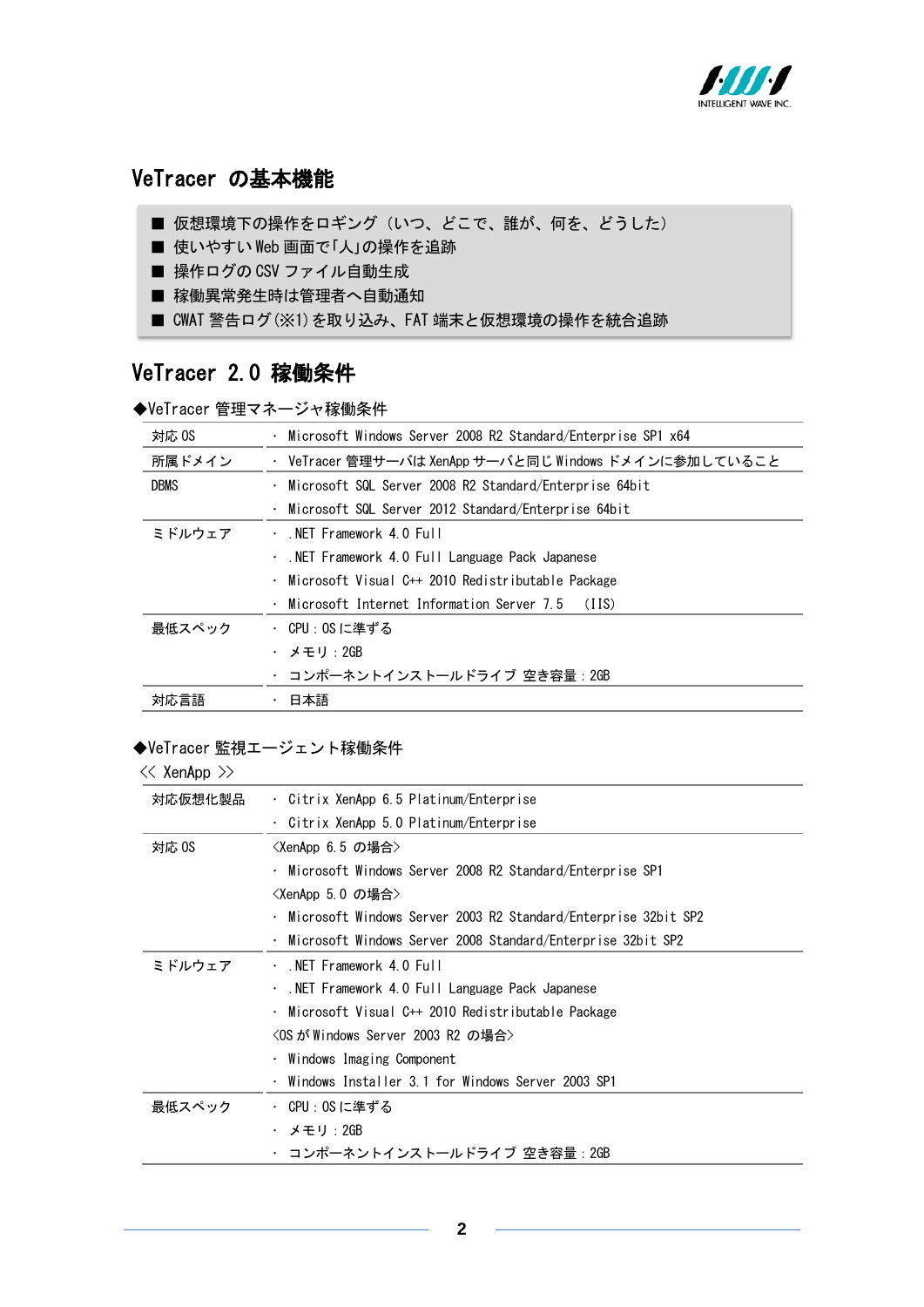

| 対応言語 |  | 日本語 |
|------|--|-----|
|------|--|-----|

|  |  | ≪ XenDesktop >> |  |
|--|--|-----------------|--|
|--|--|-----------------|--|

≪株式会社インテリジェント ウェイブ≫

株式会社インテリジェント ウェイブは、クレジットカード会社、証券会社など金融業界向け にシステム開発や製品販売を行っています。金融業界で永年培った技術は、セキュリティ製品 に応用され、内部情報漏えい対策システム(CWAT※1)やVeTracer に活かされています。

≪本件に関するお問い合わせ先≫ 株式会社インテリジェント ウェイブ 営業本部 営業第二部 TEL:03-6222-7300 FAX:03-6222-7301

E-Mail:vetracer\_sales@iwi.co.jp

URL: http://www.iwi-security.com/

≪商標・著作権について≫

文中では、TM、(R)マークは原則として明記しておりません。その他記載されている会社名、 製品名は各社の商標または登録商標です。

※1) CWAT は、当社製 FAT 端末の情報漏えい対策システムです。